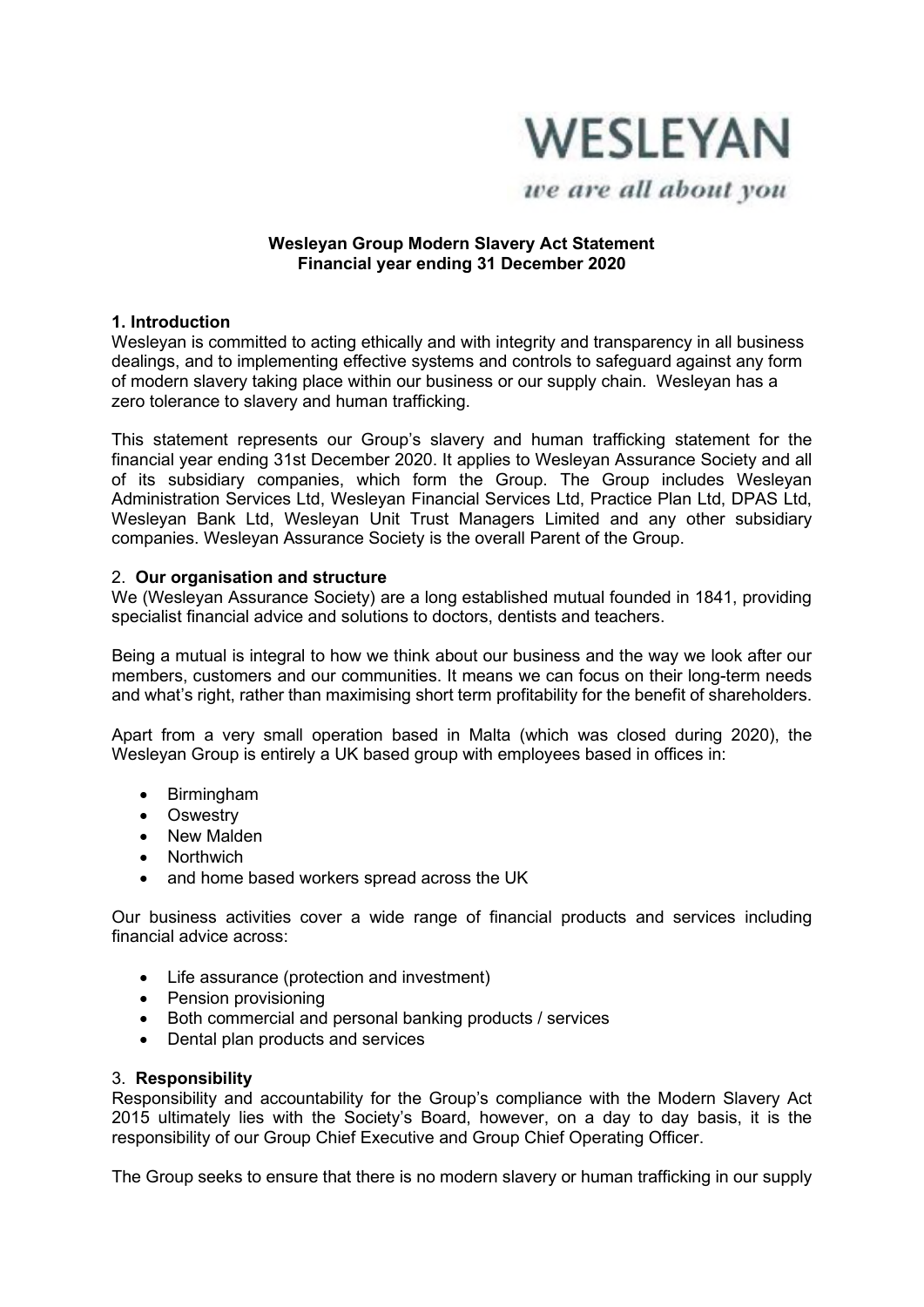chains or in any part of our business. We have internal policies in place including our Recruitment, Procurement and Whistleblowing policies that demonstrate our commitment to this as an organisation.

Our Procurement team is the key control function for the Society in relation to our Suppliers. Our Modern Slavery Act Statement reflects our commitment to acting ethically and with integrity in all our business relationships and to implementing and enforcing effective systems and controls to ensure our suppliers comply with the requirements of the Modern Slavery Act 2015.

# 4. **Our Group Policies**

Our employees receive mandatory induction and computer based learning to ensure that they are familiar with and benefit from policies which educate on the standards, conduct expected of them and risks to be aware of and the reporting processes available to them including the risk of Modern Slavery occurring within our business. Wesleyan also publish on our Group website the Whistleblowing Policy to ensure confidential reporting of concerns to anyone who should require it.

# 5. **Risk**

Overall risk for the Group related to Modern Slavery Act compliance is deemed to be low to moderate, for the following reasons:

- The Group is UK based and operates in the field of financial services;
- Our supply chain is limited to goods and services which are required to support an organisation of this nature (e.g. support services and computer hardware / software);
- We have a commitment to seeing UK standards in our supply chain and our due diligence and governance programme supports this aim.
- The Society's expenditure with third parties is c.£50m per annum. 45% of this expenditure is with 50 firms identified as either high value and/or high criticality to Wesleyan, who are subject to a detailed due diligence assessment that includes modern slavery evaluation and on-going oversight to assure compliance remains throughout the term of the relationship.

## 6. **Supplier Due Diligence**

- We have zero tolerance to slavery and human trafficking. We expect all suppliers to comply with our values. To demonstrate this commitment all suppliers are asked to confirm their compliance with the requirements of the Modern Slavery Act 2015 before we commence working with them. This is included in our mandatory due diligence checks which are carried out on all suppliers to the business and in our annual supplier annual health check. We also include obligations to comply with Modern Slavery legislation within our standard form contracts.
- We endeavour to establish and build professional relationships with our suppliers and clearly state our expectations of business behaviour.
- Where non-UK based suppliers are used, our point of contact is preferably with a UK company or branch and we expect these entities to have suitable anti- slavery and human trafficking policies and processes in operation throughout any group structure.
- We expect each supplier to adopt at least 'one-up' due diligence on the next link in the chain. It is not practical for us (and every other participant in the chain) to have a direct relationship with all members of the supply chain or have systems in place to encourage the reporting of concerns and the protection of whistle blowers.

## 7. **Progress since our last statement**

Since our last statement we continue to make progress in line with our planned actions:

• We have updated and reissued our Procurement and Supplier Management Policy.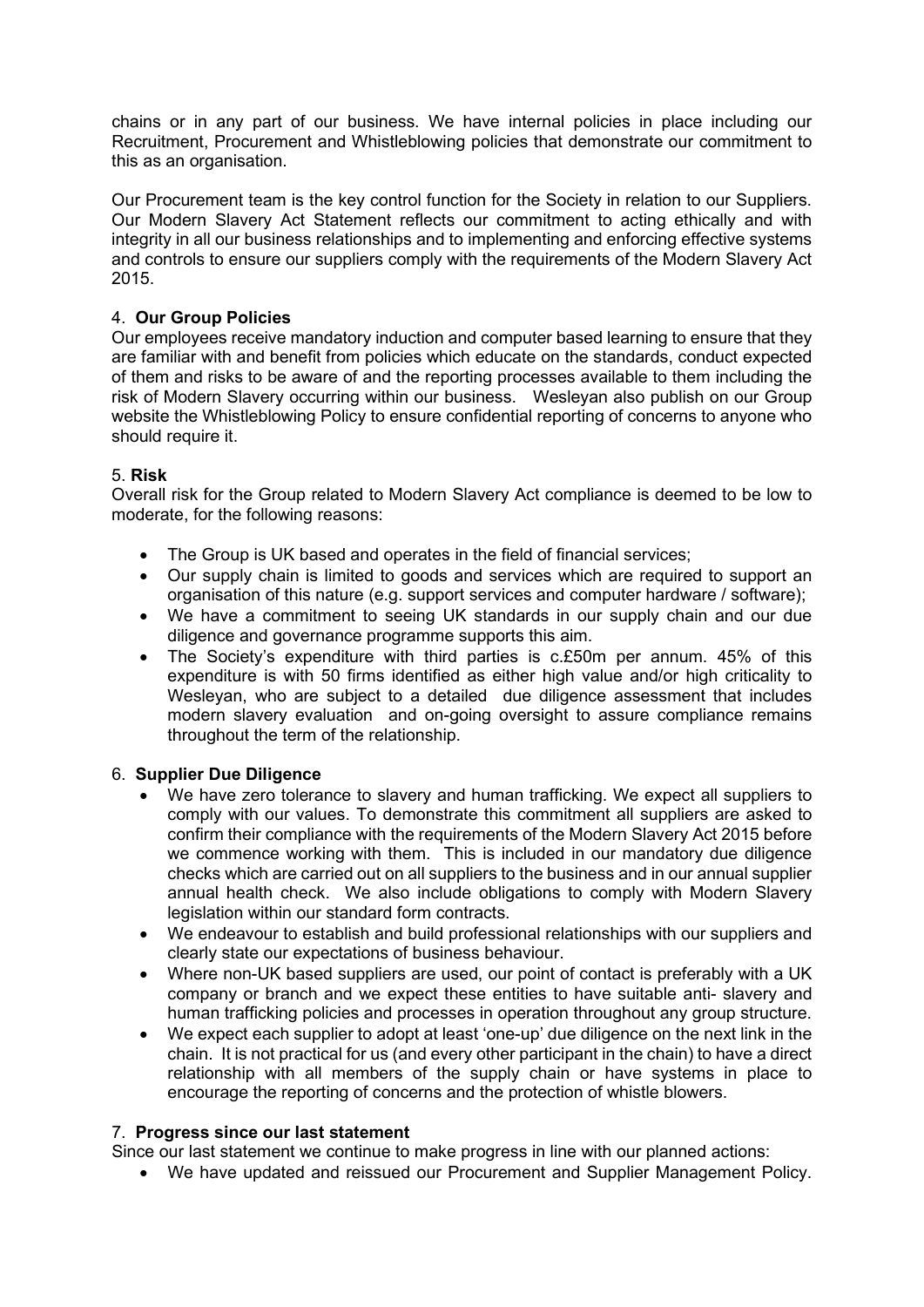This mandates the due diligence checks to be carried out on all new suppliers to the business. These checks include providing evidence of Modern Slavery Act compliance.

- We have reviewed and re-categorised all suppliers to the business to implement a riskbased approach to supplier governance, with additional oversight and governance introduced where applicable.
- We have embedded attestation to Modern Slavery Act compliance within our annual supplier health check.
- We have refreshed our online training.

### **8. Ongoing actions and future plans**

In 2021 we will:

- be implementing a supplier due diligence and oversight risk assessment tool which will support our decision making and enhance our repository capability around all supply chain risks including Modern Slavery.
- be updating our web-site (supplier section) to make this more informative around the standards we expect our suppliers to meet sign posting the whistleblowing statement location
- consider implementing a supplier audit approach for suppliers where the risk of Modern Slavery may be deemed high.

#### 9. **Find out about our approach**

We will conduct an annual review of this statement and ensure we are taking appropriate action to combat Modern Slavery.

In accordance with the requirements of the Act, this statement can be found on our Society website and will be reviewed annually.

**This statement is made pursuant to section 54 (1) of the Modern Slavery Act 2015 and constitutes the Society's slavery and human trafficking statement for the financial year ending 31 December 2020.**

**Signed**

 $MZU3$ 

**Mario Mazzocchi** Group Chief Executive Wesleyan Assurance Society

 $MZtQ$ 

**Mario Mazzocchi Director** Wesleyan Administration Services Limited